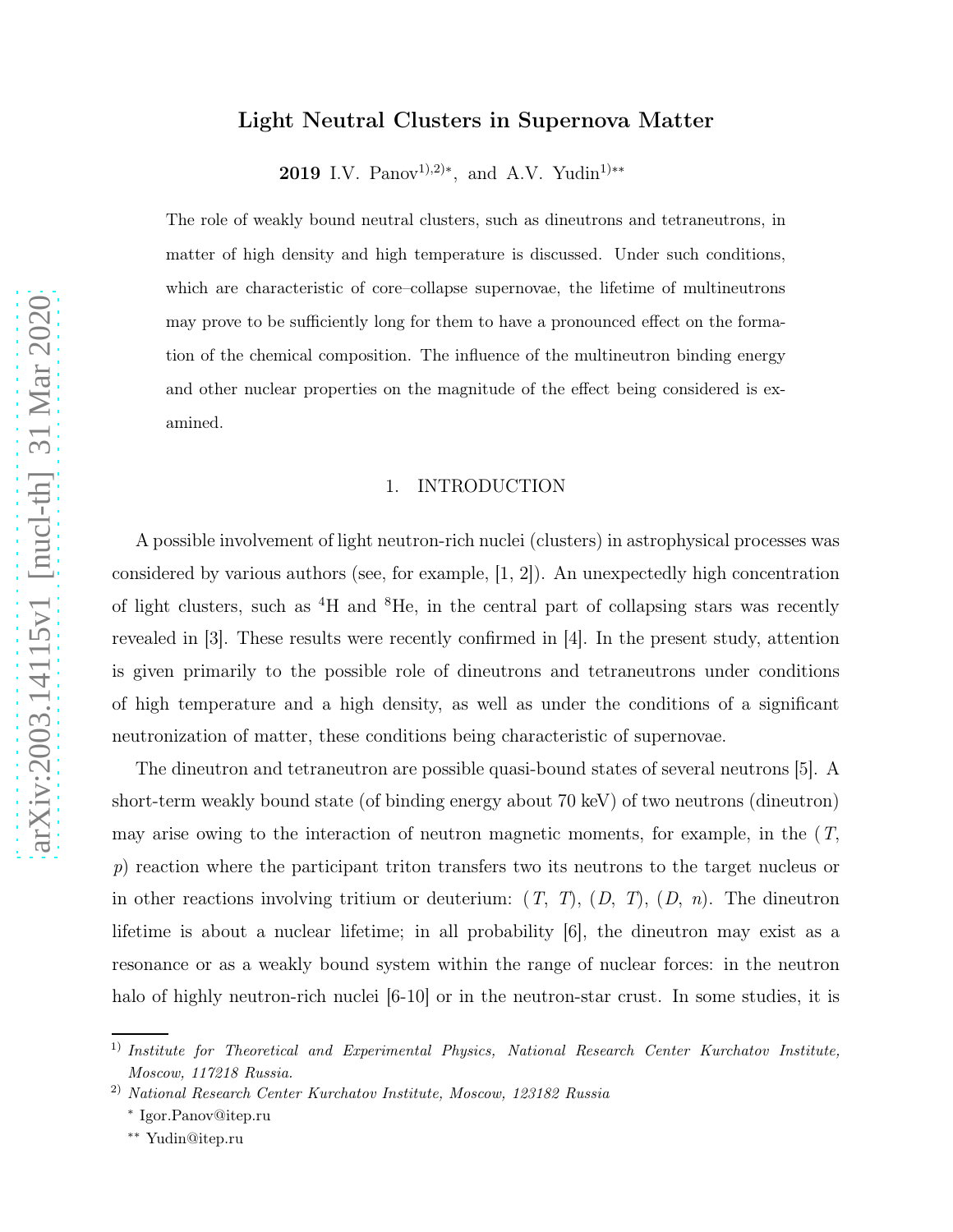indicated that, in the beta decay of highly neutron-rich nuclei, where the emission of several neutrons is energetically favorable, two neutrons may be emitted not only sequentially but also in the form of a dineutron cluster [11]. Two neutrons may also be bound in a neutron halo of light nuclei [7].

For the first time, experiment devoted to searches for dineutrons were performed in 1948 [12, 13]. The first estimations of the dineutron binding energy were performed at the same time,  $Q_{2n} \sim 0.7 \pm 0.2$  MeV, and the dineutron lifetime with respect to beta decay was also assessed. Experiments aimed at dineutron searches were performed with the aid of various reactions involving the fusion of light nuclei [14-18] and the decay of heavy nuclei [19]. For example, Spyrou and his coauthors [20] reported on the detection of a dineutron in the decay of a <sup>16</sup>Be nucleus (in its decay, the emission of one neutron is impossible) on the basis of recording two delayed neutrons emitted at a small angle.

In addition to dineutrons and tetraneutrons (see [5, 21-23] and references therein), other possible weakly bound multineutron states are also discussed in the literature [19, 23-25]. There is presently no unambiguous answer to the question of whether a tetraneutron exists in the form of a resonance or a bound state. Nowadays, experiments are being performed with the aim of observing a tetraneutron in predominantly three reactions: (i) the induced fission of <sup>238</sup>U [26], (ii) the breakup of <sup>14</sup>Be to <sup>10</sup>Be and <sup>4</sup>n [27] (this experiment was confirmed by calculations reported in [28, 29]), and (iii) the reaction  ${}^{4}$ He( ${}^{8}$ He,  ${}^{8}$ Be) ${}^{4}n$  [30]. However, theoretical calculations on the basis of modern models of two- and three-nucleon interaction do not provide an unambiguous proof of the existence of the tetraneutron [28]. If the experimental results obtained in [27, 30] are confirmed together with the arguments presented in [19, 31] in support of the existence of neutral clusters containing not less than six neutrons, this would require revising modern theoretical models of nuclear forces [32].

The foregoing brings about the question of when and where these weakly bound states may manifest themselves. Under various conditions, reactions involving a dineutron (as well as other neutral clusters) may have a substantial effect on the results of nucleosynthesis (from primordial to equilibrium nucleosynthesis), changing the yield of product nuclides:  $\binom{2n}{p}$ n)D,  $D(^2n, n)$ T,  ${}^{3}\text{He}({}^{2}n, n){}^{4}\text{He}, {}^{3}\text{He}({}^{2}n, D)$ T u  ${}^{7}\text{Be}({}^{2}n, n){}^{4}\text{He}$ . From an analysis of reactions with a dineutron in primordial nucleosynthesis, it was found [2] that, even if variations in fundamental constants (for example, in the pion mass) led to a change in the dineutron binding energy, this energy did not exceed 2.5 MeV within the first minutes after the Bing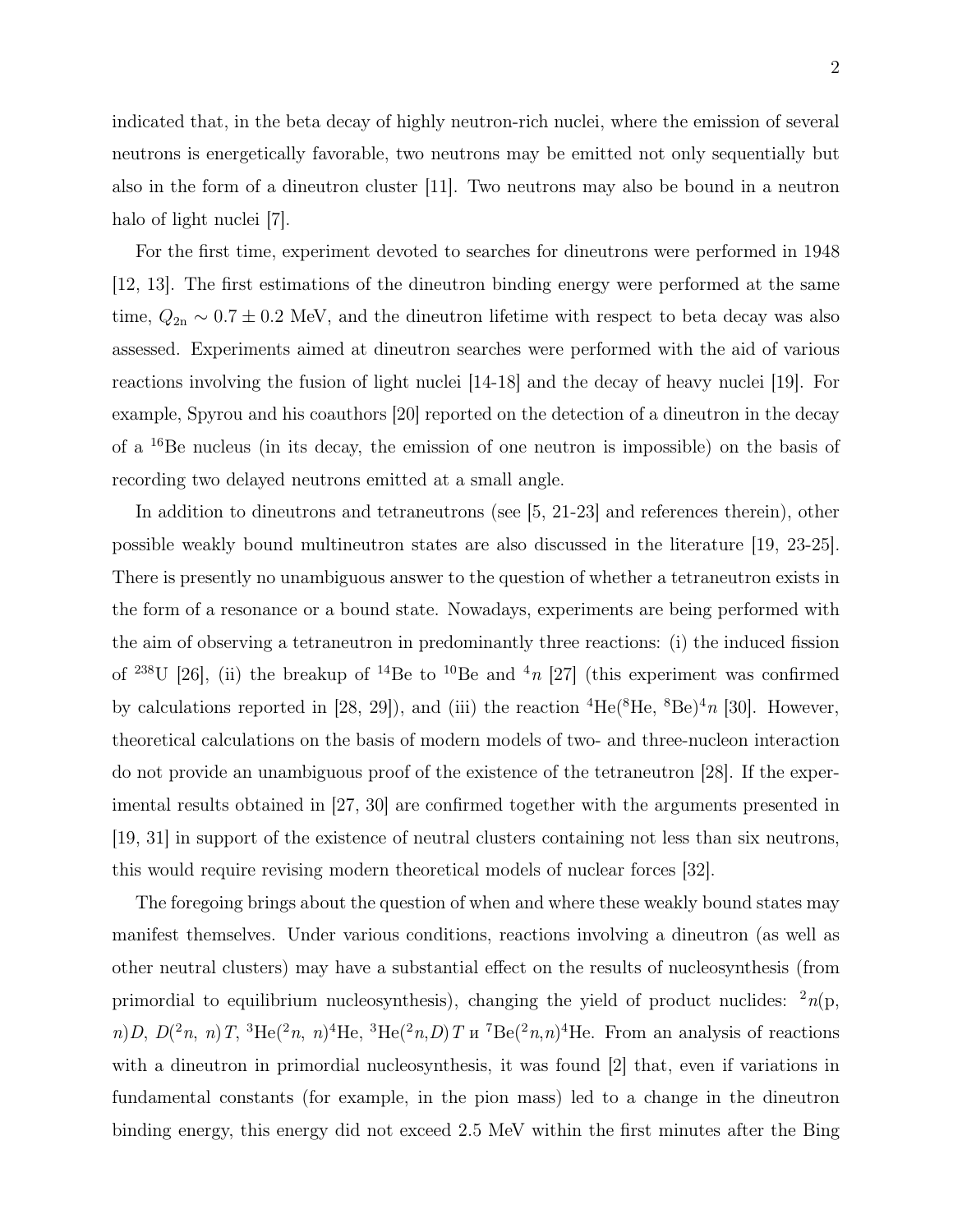Bang. Otherwise, the observed abundances of helium and deuterium in the Universe would be different.

In the present article, we will describe the equation of state for matter (Section 2) and consider the role of neutron clusters in the formation of the chemical composition of dense and hot supernova stellar matter (Section 3). We will also discuss those parameters on which the possible effect of a multineutron may be especially strong (Section 4). In addition, we will determine the dependence of the results on the binding energy of the multineutrons being considered (Section 5).

## 2. EQUATION OF STATE FOR MATTER

In order to calculate the properties and chemical composition of supernova matter, we will use two equations of state that were described in detail in [33, 34]. Both are based on the use of the approximation of nuclear statistical equilibrium, which is valid at temperatures that satisfy the condition  $T \gtrsim 3 \times 10^9$  K. Under these conditions, all direct and inverse nuclear reactions are in equilibrium, in which case the chemical potential of an arbitrary nucleus with mass number  $A$  and charge number  $Z$  is straightforwardly expressed in terms of the neutron,  $\mu_{\rm n}$ , and proton,  $\mu_{\rm p}$ , chemical potentials as

$$
\mu_{A,Z} = (A - Z)\mu_n + Z\mu_p. \tag{1}
$$

In the equation of state proposed by Nadyozhin and Yudin [33] (EoS NY in the following), nuclei are treated as a perfect Boltzmann gas, while neutrons and protons are assumed to have a form of a Fermi gas whose degree of degeneracy is arbitrary. For nuclei, one takes into account explicitly low-lying levels known from experiments and highly excited states through the Fermi gas model. In our calculations, we include about 400 nuclei — predominantly the nuclei of the iron peak and nuclei of light elements.

The equation of state proposed by Blinnikov, Panov, Rudzsky and Sumiyoshi [34] (EoS BPRS in the following) takes additionally into account matter nonideality effects: Coulomb interaction and interaction of nuclei with surrounding free nucleons. The latter is especially important at high densities. The partition functions for nuclei (without allowance for excited levels) are calculated according to [35]. In all, about 4500 nuclei were explicitly included in our calculation.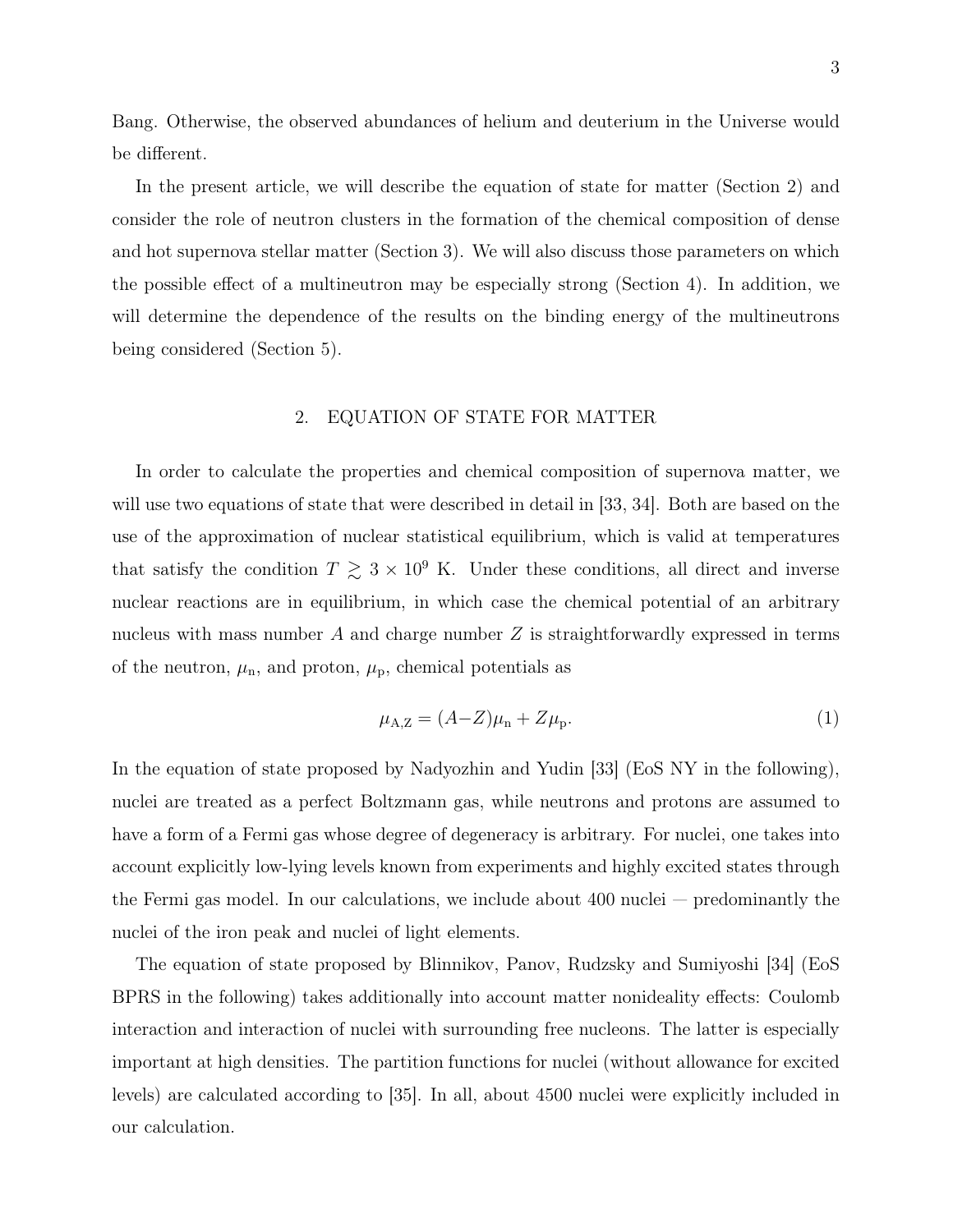It should specially be noted that highly neutron-rich hydrogen and helium isotopes, which, as was found in [3, 4], may be abundant at high densities and temperature characteristic of core-collapse supernovae, were not included in the calculations in the aforementioned equations of state. This was done deliberately in order to demonstrate the effect of multineutrons against "standard" sets of nuclei.

In order to find the equilibrium chemical composition, it is necessary to solve the following set of equations for the component concentrations  $n_i$ :

$$
\begin{cases} \sum_{i} n_i A_i = n_{\rm b}, \\ \sum_{i} n_i Z_i = n_{\rm e}. \end{cases}
$$
 (2)

Here, summation is performed over all nuclei (including free nucleons), while  $A_i$  and  $Z_i$ are, respectively, the mass and charge numbers of specific nuclei. Further,  $n_{\rm b} \equiv \rho/m_{\rm u}$  is the baryon concentration ( $\rho$  is the matter density,  $m_u$  is an atomic mass unit). Thus, the first equation in the set of Eqs. (2) is the condition of baryon-number conservation. In the second equation in the set of Eqs.  $(2)$ ,  $n_e$  is the electron concentration; therefore, the second equation is the condition of electric neutrality of matter. It is convenient to define a dimensionless electron concentration (fraction)  $Y_e$  as  $Y_e \equiv n_e/n_b$ . In matter featuring equal numbers of neutrons and protons (helium, <sup>4</sup>He; carbon, <sup>12</sup>C etc.),  $Y_e = \frac{1}{2}$  $\frac{1}{2}$ ; for iron, <sup>56</sup>Fe, we have  $Y_e = \frac{26}{56}$ . We now fix the values of the temperature T, density  $\rho$ , and electron fraction  $Y_e$ . We can then solve the set of Eqs. (2) with respect to two variables,  $\mu_n$  and  $\mu_p$ . Substituting them into Eqs. (1), we find the chemical potentials and, hence, the concentrations of all other components. This solves the problem of determining the chemical composition of matter. Thus, the equation of state under conditions of nuclear statistical equilibrium is fully determined by specifying three parameters:  $\{T, \rho, Y_e\}.$ 

#### 3. "STANDARD" CALCULATION OF CONCENTRATIONS

An example of the results obtained from calculations according to EoS NY with a standard set of nuclei is given in Fig. 1. For the purposes of illustration, we chose the moment of time at which the matter density at the center of the collapsing stellar core reached a value of about  $\rho \approx 3 \times 10^{13}$  g cm<sup>-3</sup>, in which case a time of about 1 ms remains before an moment of time of collapse termination (bounce effect). We choose this moment of time of the collapse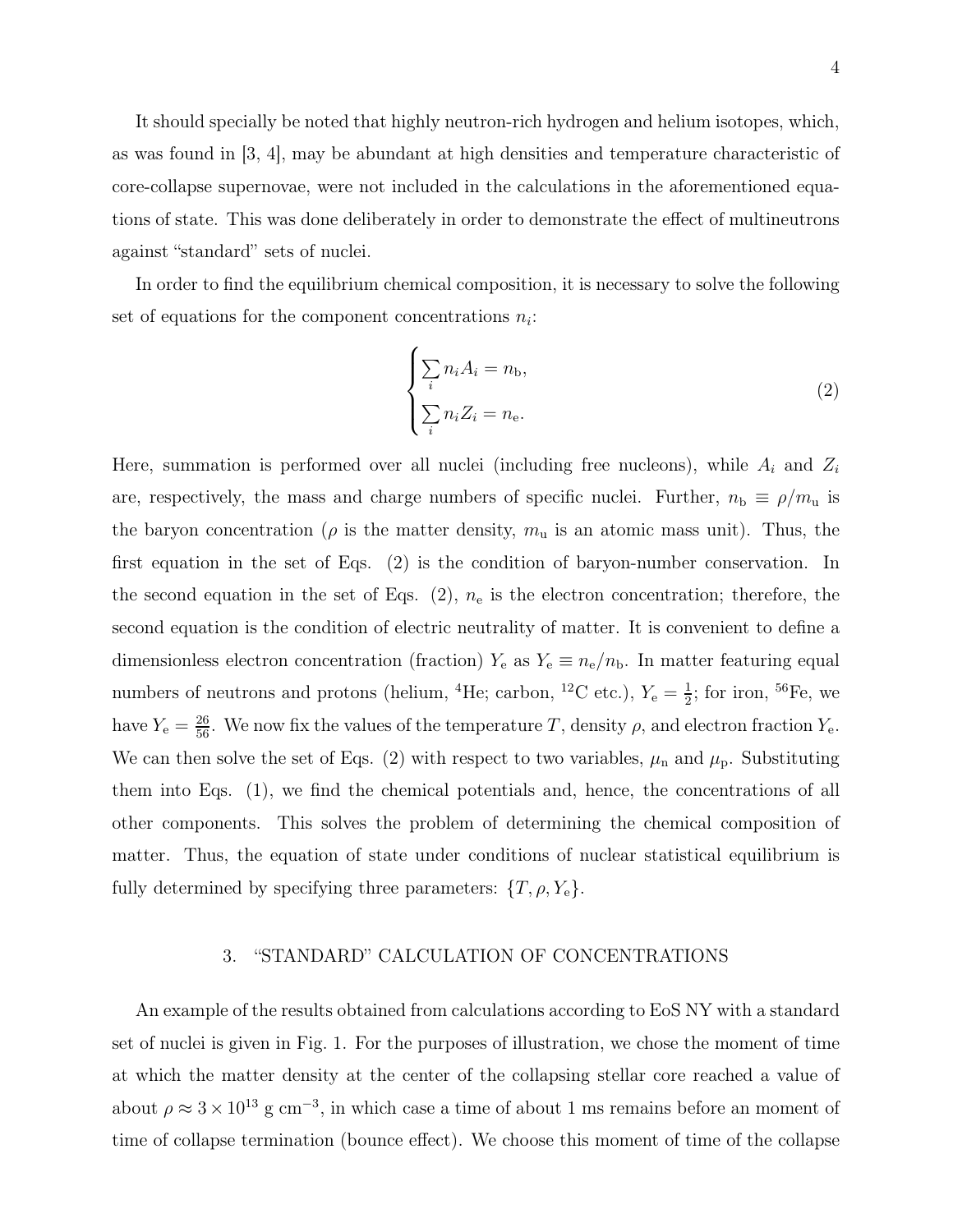process and the respective profiles of the distribution of thermodynamic parameters in the stellar core (for details of the calculation, see [36]) as a characteristic example that makes it possible to examine all special features of the distribution of the chemical composition of matter. At high densities, a substantial deviation from the ideality of matter arises because of a strong nuclear interaction between its components, and the equations of state that we consider become inaccurate. At a density of  $\rho \simeq 10^{14}$  g cm<sup>-3</sup>, nuclei disappear via a phase transition to uniform nuclear matter. Concurrently, the stiffness of the equation of state increases substantially, the rate of the collapse process at the center of the star being considered sharply becomes lower, and there arises a diverging shock wave leading eventually to the ejection of the stellar envelope — that is, to a supernova explosion.

Figures 1a, 1b, and 1c show the distributions of, respectively, the temperature  $T$  (in MeV units: 1 MeV approximately corresponds to  $11.6 \times 10^9$  K); logarithm of the density (in g cm<sup>-3</sup> units),  $\lg \rho$ ; and the electron fraction  $Y_e$  in matter versus the mass coordinate m ( $M_\odot$  is the Sun's mass, and  $m = 0$  corresponds to the center of the star). Figure 1d shows the chemical composition of matter  $(X$  is the weight fraction of an element) at the same moment of time. In just the same way as for electrons, the dimensionless concentrations are defined as the ratio  $Y_i \equiv n_i/n_b$ , where  $n_i$  is the concentration of the i-th element. For an element of mass number  $A_i$ , the weight fraction  $X_i$  is naturally related to its concentration by the equation  $X_i = Y_i A_i$ . The dash-dotted line marked by the symbol  $X_{Z>2}$  represents the total weight fraction of all nuclei for which  $Z_i > 2$ . As follows from the first equation in the set of Eqs. (2), the weight fractions  $X_i$  satisfy the normalization condition  $\sum_i X_i = 1$ , where the sum is taken over all nuclei and free nucleons.

At large values of the coordinate m, one can see remnants of the original iron core of the star. The growth of the density and temperature as we move to the center leads to the dissociation of iron-peak nuclei to ever lighter elements, nucleons, and alpha particles. In addition, matter simultaneously undergoes a substantial neutronization (this corresponds to a decrease in  $Y_e$  to a value of about 0.3 at the center) accompanied by the appearance of neutron-rich isotopes of chemical elements and an increase in their amount. The concentration of free neutrons also grows. It is noteworthy that, although isotopes of light elements have large *individual* concentrations (weight fractions) at the central part of the core, the total weight fraction of heavy elements (dash-dotted line) prevails there as well.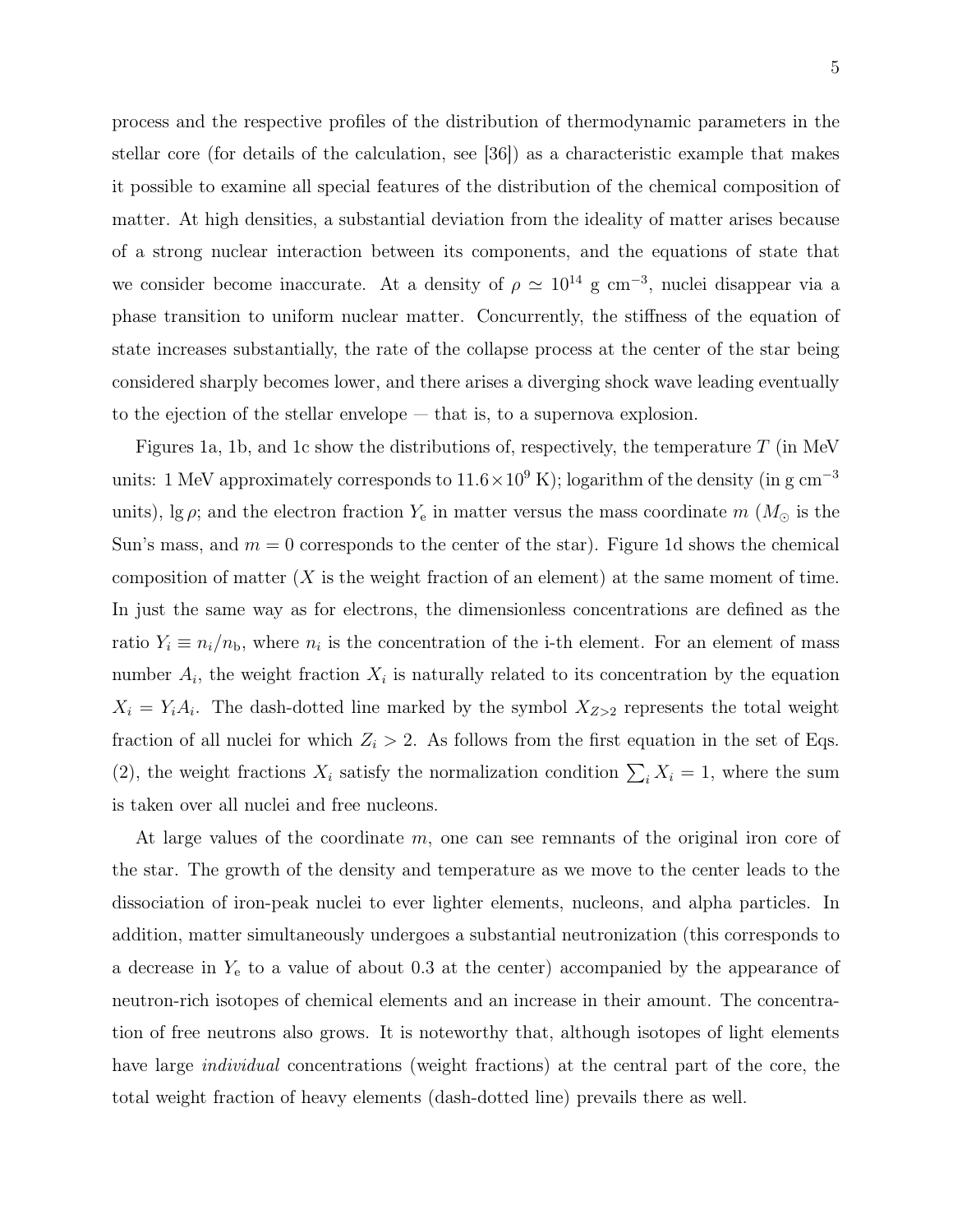

Figure 1. Dependencies of the (a) temperature T, (b) logarithm of the density  $\rho$ , and (c) electron fraction  $Y_e$  on the mass coordinate m in matter of a core-collapse supernova to a time of  $t \approx 1$  ms before the bounce. (d) Weight fractions of isotopes  $X_i$  (the isotope species are indicated on the curves) in the case of EoS NY for a standard set of nuclei versus the mass coordinate.

### 4. CALCULATION WITH ALLOWANCE FOR MULTINEUTRONS

Postponing, for the time being (see Section 6 below), the discussion on the validity of including unbound states of negative binding energy, dineutrons and tetraneutrons, in the calculation of the equation of state in the approximation of nuclear statistical equilibrium, we will take into account these neutral clusters in calculating the equation of state and examine the results obtained in this way. We will use zero value for the ground-state spin of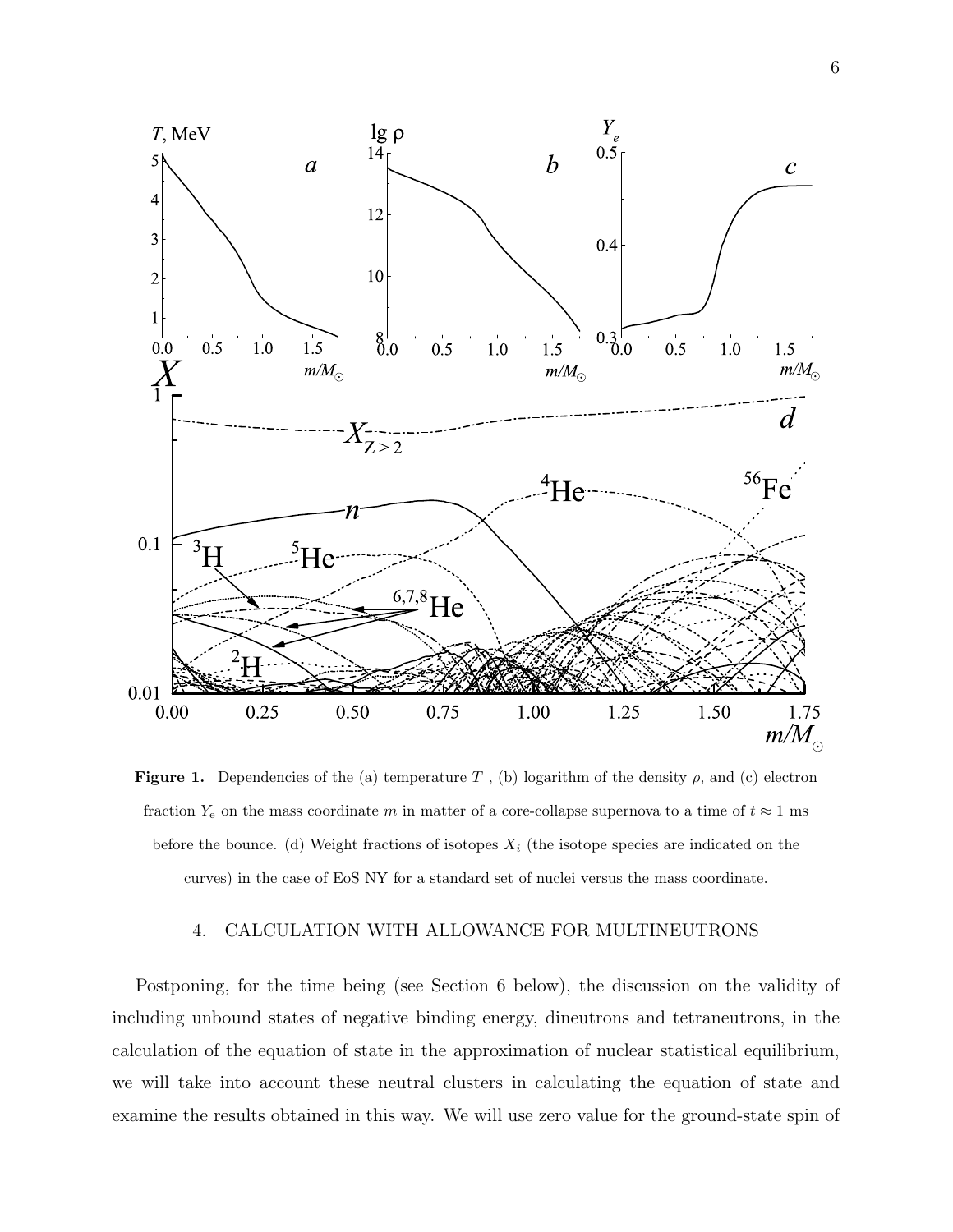

**Figure 2.** (a, b) Weight fractions  $X_i$  of  $Z \leq 2$  light elements and multineutrons (thick curves) versus the mass coordinate m in the central region of the collapsing core at the same moment of time as in Fig. 1. The isotope symbols play of the role of notation for the curves. (c, d) Various integrated EoS features, including the average values of the mass, A, and charge, Z, numbers; relative cross section for coherent neutrino scattering on nuclei,  $\sigma$  (for more details, see main body of the text); and weight fraction of  $Z > 2$  elements [both without <sup>2</sup>n and <sup>4</sup>n (thin curves) and with allowance for them (thick curves)]. The results on display were obtained on the basis of (a, c) EoS NY and (b, d) EoS BPRS.

either cluster and set the dineutron binding energy to  $Q_{2n} = -66$  keV and the tetraneutron binding energy to  $Q_{4n} = -0.8$  MeV [29].

Figure 2 illustrates a comparison of the results obtained for the equations of state being considered. Figures 2a and 2c refer to EoS NY, while Figs. 2b and 2d refer to EoS BPRS. The moment of time and conditions are identical to those in Fig. 1. Figures 2a and 2b show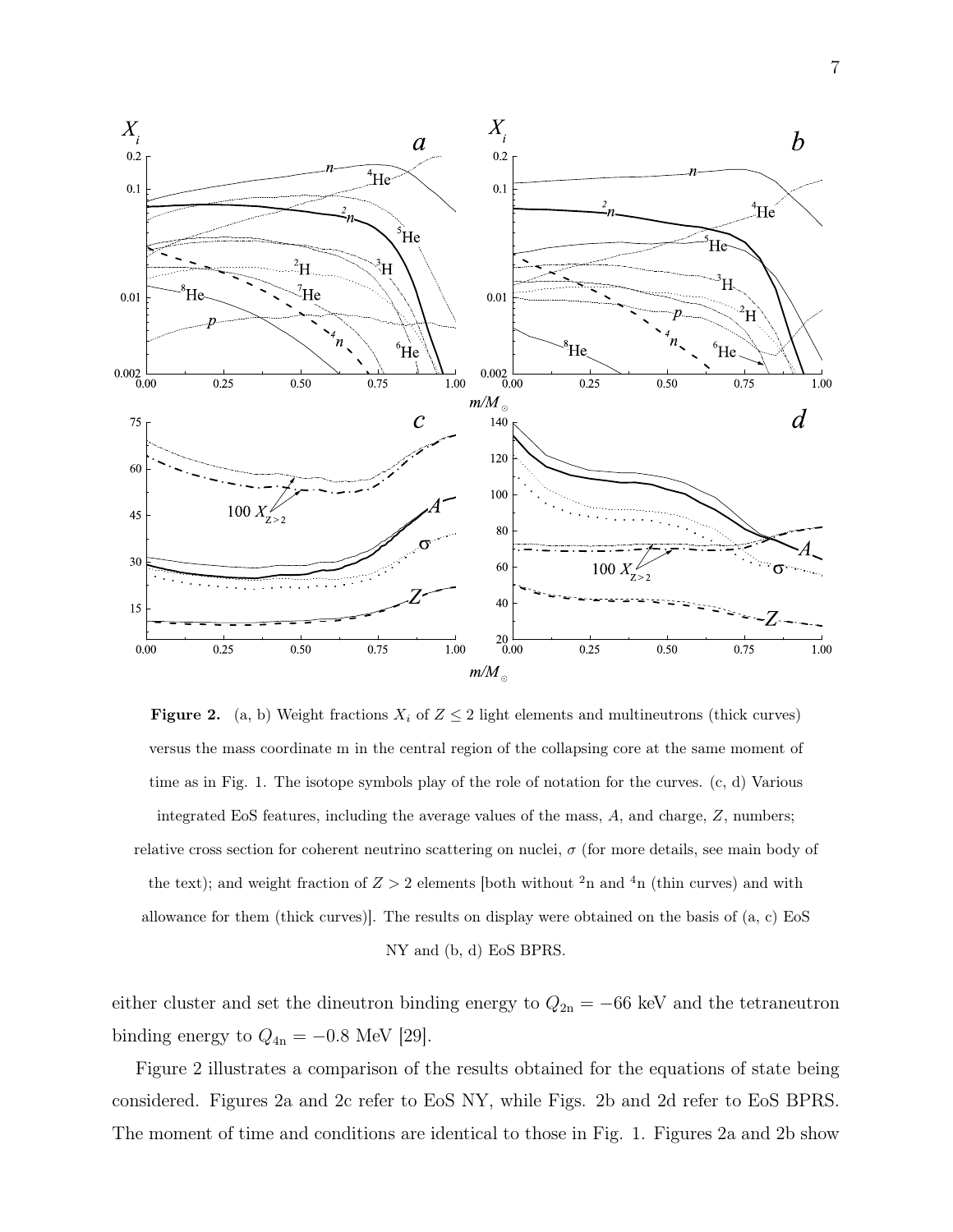the distributions of weight fractions of  $Z_i \leq 2$  light components of matter (in particular, the thick solid and dashed curves represent the contributions for dineutrons and tetraneutrons, respectively) in a central part of the core where  $0 \le m/M_{\odot} \le 1$ . In the outer part, the inclusion of multineutrons does not lead to any significant changes. One can see that, in the region of  $m/M_{\odot} \lesssim 1$  (which, according to Fig. 1, corresponds to densities satisfying the condition  $\rho \gtrsim 10^{11}$  g cm<sup>-3</sup>), dineutrons are at least as abundant as other light nuclei; in the central part of the stellar core, they are even second to only free neutrons. As for tetraneutrons, they seem less significant, even though their contribution grows fast with increasing density. In principle, the two equations of state used, which are quite different, lead to a consistent picture in this respect, despite a difference in details.

We will now proceed to consider Figs. 2c and 2d. In them, the behavior of several summed EoS features calculated for the same region of the stellar core with a standard set of nuclei (thin curves) is compared with their counterpart for the extended set including multineutrons (thick curves). We recall that the number of nuclear species included in the calculations is strongly different for the two equations of state under consideration. We begin by examining a quantity with which we have already dealt in Fig. 1: the dash-dotted curve represents the total weight fraction of all  $Z_i > 2$  "heavy" nuclei that was multiplied by a factor of 100 for convenience of a presentation. One can see that the inclusion of multineutrons leads to some decrease (of about 7% for EoS NY and about 5% for EoS BPRS) in the fraction of heavy nuclei. The symbols A and Z (solid and dashed curves) stand for their average mass number and average charge number, respectively. The averaging in question is performed according to the rule (see, for example, [37])

$$
\langle A \rangle \equiv \frac{\sum_{Z>2} A_i n_i}{\sum_{Z>2} n_i}, \quad \langle Z \rangle \equiv \frac{\sum_{Z>2} Z_i n_i}{\sum_{Z>2} n_i}.
$$
 (3)

From these figures, it is also clear that the effect of multineutrons leads to some decrease (of about 5%) in the average charge and mass of heavy nuclei. Two points are in order here. First, the inclusion of multineutrons affects these quantities indirectly, since, in the two cases being considered (that is, the calculations with and without  $2n$  and  $4n$ ), averaging is performed over the same set of nuclei (those for which  $Z_i > 2$ ). Second, a significant difference in the values of  $\langle A \rangle$  and  $\langle Z \rangle$  for the two equations of state being considered is noteworthy. For EoS NY, the average charge number in the central region is slightly greater than 10, while the average mass number is about 30, but, for Eos BPRS,  $\langle Z \rangle \sim 40$  while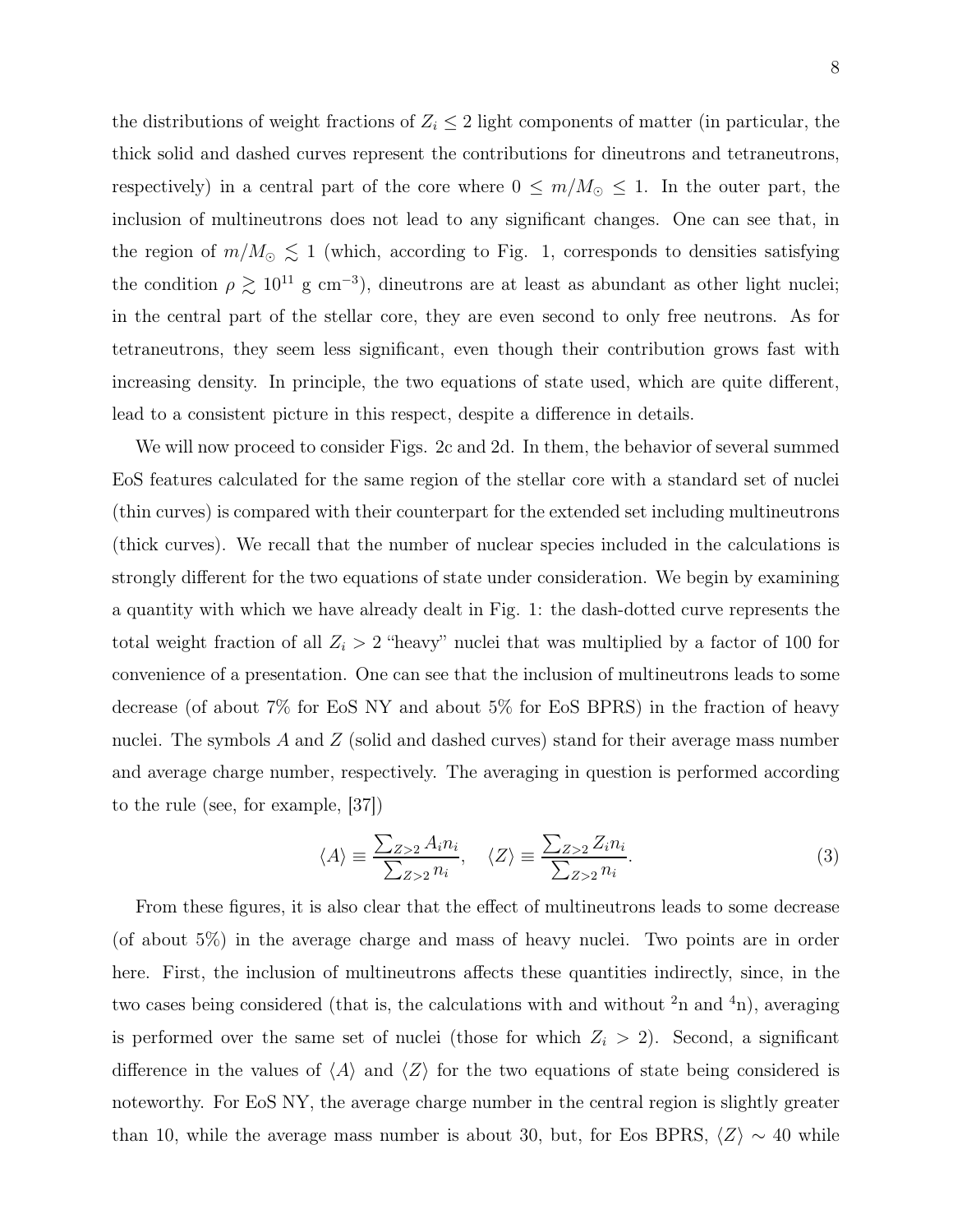$\langle A \rangle \gtrsim 100$ . This is because EoS NY takes into account a very restricted region of nuclei that covers only  $Z < 36$  and  $A < 83$  nuclei. It follows that, here, the equilibrium chemical composition at high densities is a mixture of the iron-peak nuclei and nuclei of light neutronrich elements. Not only is the region of nuclei considered in EoS BPRS wider by a factor of ten, but it also includes heavy neutron-rich nuclei, which prevail at high densities, leading to substantially greater values of  $\langle A \rangle$  and  $\langle Z \rangle$ . Here, it is of importance that the above two equations of state, which correspond to so different a basic chemical composition and to different underlying microscopic physics, make qualitatively similar predictions for the behavior of multineutrons in the region being considered.

The expression

$$
\sigma \equiv \sum_{\text{all}} Y_i A_i^2 = \sum_{\text{all}} X_i A_i,\tag{4}
$$

where summation is performed over all nuclei; free nucleons; and multineutrons, if any, is the last summed quantity whose behavior is depicted in Fig. 2 (dotted curve marked by the symbol  $\sigma$ ). Particular attention to this quantity is motivated by the following argument: neutrinos play a dominant role in energy transfer during the process of collapse of the stellar core. It is intense flows of neutrinos of all flavors that carry away the overwhelming portion (about 99%) of the whole deposited energy. Therefore, the energy fraction associated with the ejection of the stellar envelope and with the photon flux, which is precisely what we observe as a supernova explosion is less than one percent. It turns out that, under the conditions being considered, coherent neutrino scattering on nuclei is one of the dominant processes of neutrino interaction with matter. Its cross section,  $\sigma_{\rm cs}$ , is approximately in direct proportion to the square of the mass number of the nucleus involved:  $\sigma_{cs}(A) \propto A^2$ . It is the averaging of precisely this cross section over the chemical composition of matter that leads to the quantity  $\sigma$  in Eq. (4). In contrast to the aforementioned average mass,  $\langle A \rangle$ , and charge,  $\langle Z \rangle$ , numbers of heavy nuclei, the parameter  $\sigma$  additionally includes a direct contribution of multineutrons. One can see that a relative decrease in  $\sigma$  is also moderately small, but, somewhere, it reaches 10%.

Summarizing the results obtained in this section, we can say that the  $2n$  and  $4n$  effect on summed EoS features is relatively small, but, possibly, a consistent inclusion of other superheavy isotopes of light elements as well would lead to some noticeable changes in processes of neutrino production and propagation, if not in collapse dynamics, and may affect the chemical composition in the period after the bounce of the core.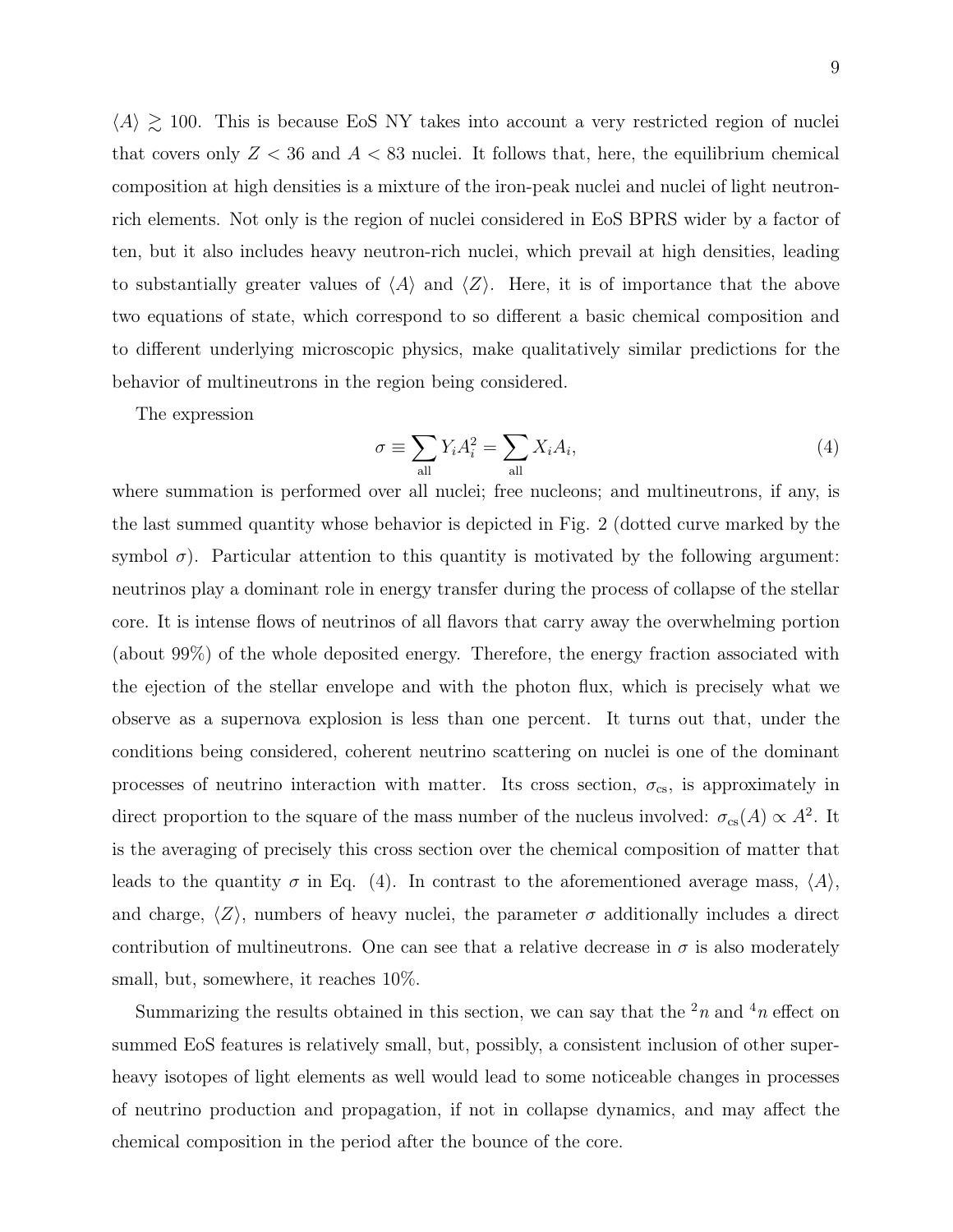

**Figure 3.** Weight fractions of  $Z \leq 2$  light nuclei and total weight fraction  $X_{Z>2}$  of heavy nuclei versus the (a) dineutron binding energy  $Q_{2n}$  and (b) tetraneutron binding energy  $Q_{4n}$ . The respective calculation was based on EoS BPRS, and the thermodynamic parameters were set to  $T = 4$  MeV,  $\rho = 10^{13}$  g cm<sup>-3</sup>, and  $Y_e = 0.32$ 

## 5. SENSITIVITY TO PARAMETERS

Since exact values of multineutron parameters are unknown, it is of importance to study the sensitivity of our results to variations in their specific values  $-$  first of all, to variations in the binding energy. In order to do this, we have performed the following calculation on the basis of EoS BPRS. For the specific thermodynamic-parameter values of  $T = 4$  MeV,  $\rho = 10^{13}$  g cm<sup>-3</sup>, and  $Y_e = 0.32$  (this approximately corresponds to the conditions in Fig. 1 at  $m \approx 0.34 M_{\odot}$ , we have calculated the chemical composition of matter at various values used for the  $2n$  and  $4n$  binding energies. The results are given in Fig. 3. The weight fractions of  $Z \leq 2$  light nuclei and the total weight fraction of heavy nuclei,  $X_{Z>2}$ , are shown there versus the dineutron binding energy  $Q_{2n}$  (Fig. 3a) and the tetraneutron binding energy  $Q_{4n}$  (Fig. 3b). A negative binding energy naturally corresponds to an unbound state. We note, in passing that the experiment reported in [10] revealed a binding energy for light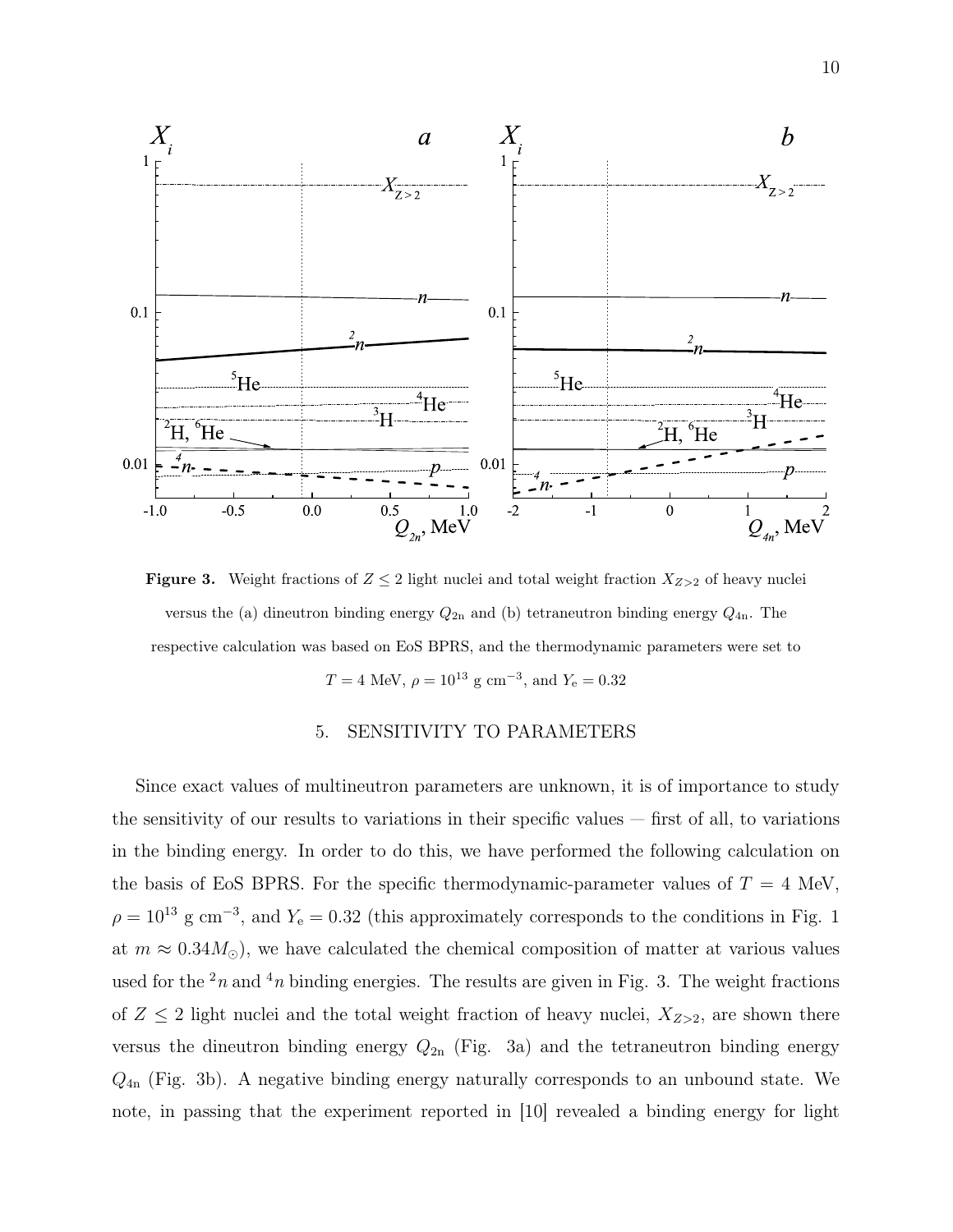nuclei in excess of theoretical predictions. We varied the  $2n$  binding energy over the range of  $-1 \le Q_{2n} \le 1$  MeV and the <sup>4</sup>n binding energy over the range of  $-2 \le Q_{4n} \le 2$  MeV. The "commonly accepted" values of  $Q_{2n} = -0.066$  MeV and  $Q_{4n} = -0.8$  MeV are indicated by vertical dotted lines. The effect is seen to be quite moderate; it is the most pronounced for tetraneutrons. First of all, variations in the binding energies affect the multineutrons themselves, the concentrations of the other components remaining virtually unchanged. Thus, we can draw the conclusion that the calculated multineutron concentration is weakly sensitive to variations in the binding energies at preset values of the temperature and density. This comes as no surprise since only at high values of the density and temperature  $(T = 4$  MeV in the example being considered) do multineutrons appear in matter. All thermodynamic quantities depend only on the ratio of the binding energy to temperature,  $q \equiv Q/T$ ; in the region being considered,  $|q| < 1$  is a small parameter, taking values in the vicinity of zero.

#### 6. DISCUSSION

The explosion of a massive star as a supernova is initiated by the gravitational collapse of its core that underwent evolution. One possible explosion mechanism is based on energy transfer from a hot protoneutron star to a layer above its surface. This energy released from the core leads to the ejection of the envelope [38, 39]. The development of the explosion is accompanied by the deleptonization of protoneutron-star matter via neutrino emission over a time scale of about 10 to 30 s [40]. The emission of the bulk of neutrinos occurs at this stage, and it is of paramount importance to determine the spectrum of emitted neutrinos and their luminosity. An efflux of matter that forms a so-called hot wind occurs simultaneously during this explosion phase under the effect of neutrino-induced heating of the protoneutron–star surface in the deleptonization process [41]. Conditions for the development of nucleosynthesis of heavy elements produced under the effect of neutrons arise in this wind. Therefore, a correct calculation of neutrino transport is of crucial importance since this will make it possible to describe adequately the deleptonization process [42]. For this, one needs an adequate equation of state for matter and realistic reaction rates [43]. The importance of taking into account light clusters, such as deuterium and tritium, <sup>2</sup>,<sup>3</sup>H; helium, <sup>3</sup>,<sup>4</sup>He; etc., in calculating the equation of state for matter has been discussed for a long time (see, for example, [44, 45] and references therein), but, to the best of our knowledge, no attention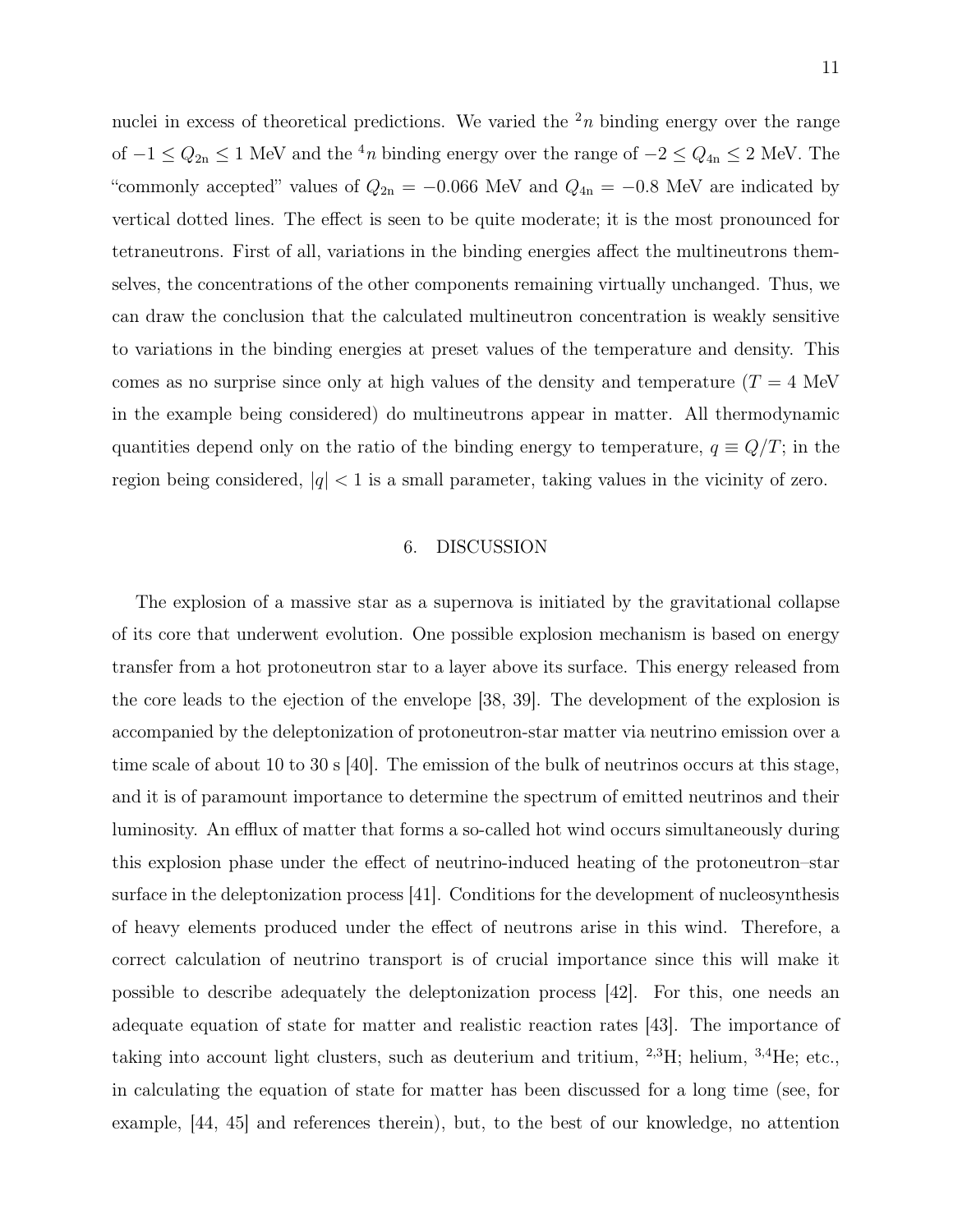has thus far been given to the "exotic" possibility of taking into account multineutrons that was considered in the present article.

Let us now discuss known experimental data on multineutrons. The value that we use for the dineutron binding energy is negative  $(Q_{2n} = -0.066 \text{ MeV} [5])$ . The requirement of agreement between the results of calculations and observations in simulating primordial nucleosynthesis in the Bing Bang [2] sets an upper limit of 2.5 MeV on the dineutron binding energy. Moreover, investigations of elastic neutron scattering on deuterons,  $(n, D)$ , [46] give grounds to conclude that available data are incompatible with the existence of the dineutron whose binding energy is greater than 100 keV. According to a large number of studies [28, 30], the tetraneutron is likely to have a positive binding energy less than 3.1 MeV [27]; together with the dineutron, not only can the tetraneutron change the composition of matter during collapse, leading to a somewhat different input composition for the subsequent alpha process or r–process, but it is also able to affect the transparency of the neutrino-sphere. Therefore, the ranges that we chose for values of the dineutron and tetraneutron binding energies (see Fig. 3) reflect their modern estimates.

In central regions of collapsing stellar cores, matter is under conditions of nuclear statistical equilibrium, in which case all direct and inverse reactions are in equilibrium. In addition, it is assumed that all possible states, including both bound states and states that have a resonance character and which lie in a continuum, should be taken into account in the calculation. A multineutron lifetime in the range of  $(10^{-12}-10^{-21})$  s is likely to be sufficient for examining the possible involvement of these states in the determination of the properties of hot and dense astrophysical nuclear plasma. We will now discuss this point in more detail. We denote by  $\tau$  the lifetime of the multineutron. Its decay rate is then  $n_{mn}/\tau$ , where  $n_{mn}$ is its equilibrium concentration. A multineutron may originate, for example, from various collision–induced reactions; that is, its production rate is  $n_i n_j \langle \sigma v \rangle$ , where  $n_{i,j}$  stands for the concentrations of colliding particles, v is their relative velocity, and  $\sigma$  is the cross section for the respective process. There are many such reactions, and each makes an individual contribution to multineutron production. For the sake of simplicity, we disregard similar reactions leading to multineutron disintegration, thereby obtaining an upper limit on the abundance of multineutrons. For characteristic values of thermodynamic parameters in the region of our interest (see Fig. 1), we take  $T \simeq 5$  MeV and  $\rho \simeq 10^{13}$  g cm<sup>-3</sup>. The velocity is  $v \simeq \sqrt{kT/m_u}$ . From the balance of reactions, we can then obtain an order-of-magnitude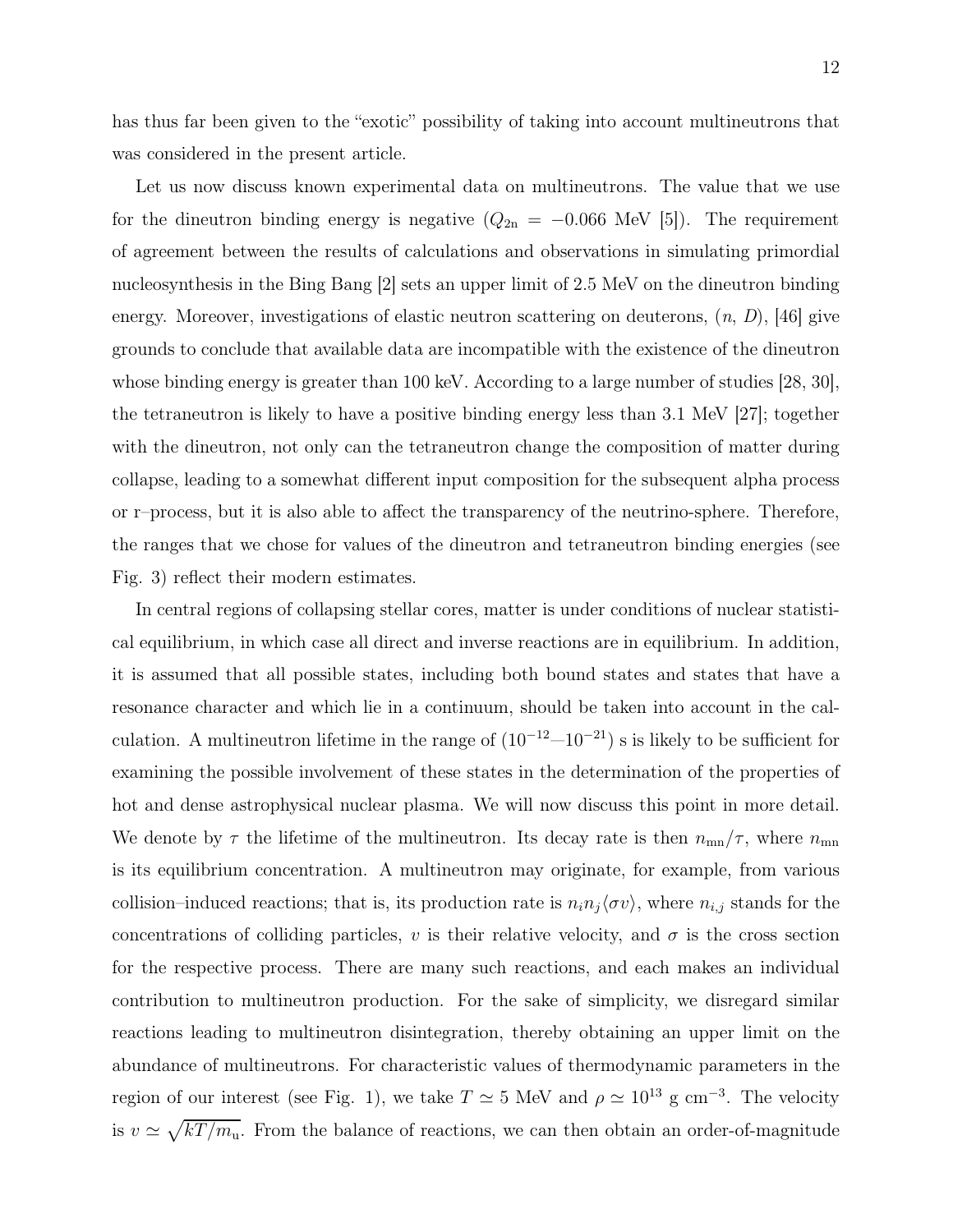estimate of the mass fraction of multineutrons in equilibrium. The result is

$$
X_{\rm mn} \simeq 10^{22} \cdot \tau(c) \rho_{13} \sqrt{T_5} \sum_{i,j} Y_i Y_j \sigma_{\rm b}(i,j), \qquad (5)
$$

where  $\rho_{13} \equiv \rho \times 10^{-13}$ ,  $T_5 \equiv kT/5$  MeV, and the cross sections  $\sigma_{\rm b}$  are measured in barns. The sum in (5) is taken over all multineutron-production channels. The above estimates of lifetimes are compatible (depending on cross-section and lifetime values) with the significant multineutron contribution to the chemical composition of supernova matter under the conditions being considered.

We have shown that plasmas of supernova matter at high densities and temperature and under conditions of strong neutronization of matter may receive a significant contribution not only from neutron-rich hydrogen and helium isotopes [3, 4] (which we have not included in the present calculation) but also from light purely neutron clusters, the more so as multineutron systems containing six or more neutrons may be bound [10, 19]. Here, it is important that, both for weakly bound states and for quasistable states possibly arising at the protoneutronstar surface, the abundances of light neutron clusters change insignificantly in response to a change of a few hundred keV units in the binding energy. In conclusion, we would like to emphasize that the present calculations are only indicative of the feasibility and potential importance of "exotic" multineutron states in the calculation of the equation of state for supernovae. The problem of their real contribution should be solved on the basis of new theoretical and experimental data on respective lifetimes and production cross sections [see Eq.  $(5)$ .

#### 7. ACKNOWLEDGMENTS

We are grateful to D.K. Nadyozhin and S.I. Blinnikov for their participation in discussions of the results of this study and their interest in it and to A.G. Doroshkevich for enlightening comments.

This work was supported by Russian Foundation for Basic Research (project no. 18-29- 21019mk).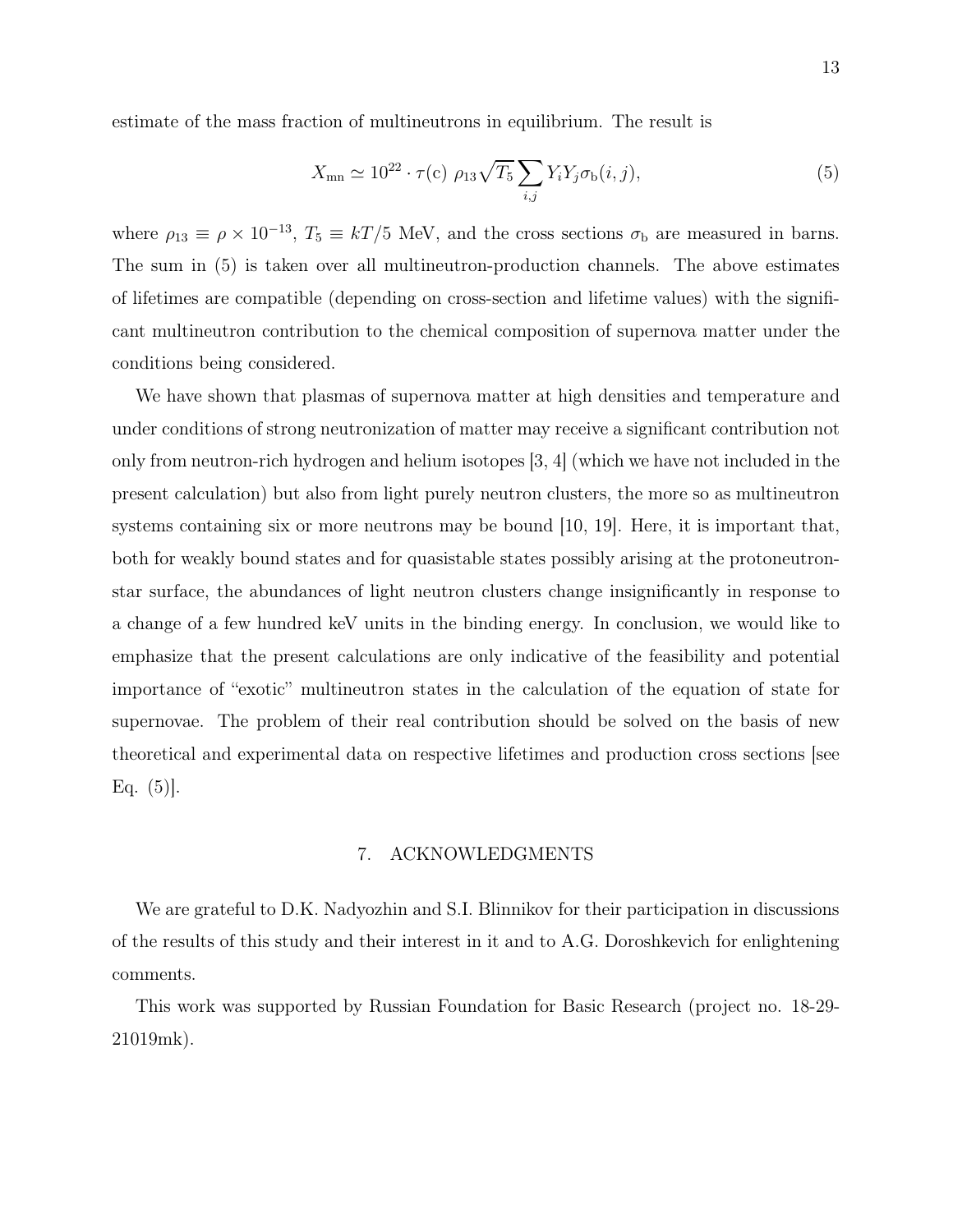#### REFERENCES

- 1. T. Fischer, G. Martínez-Pinedo, M. Hempel, L. Huther, G. Röpke, S. Typel and A. Lohs, EPJ Web Conf. 109, 06002 (2016).
- 2. J. P. Kneller and Gail C. McLaughlin, Phys. Rev. D 70, 043512 (2004).
- 3. A. V. Yudin, M. Hempel, S. I. Blinnikov, D. K. Nadyozhin and I. V. Panov, MNRAS 483, 5426 (2019).
- 4. Ad. R. Raduta, F. Gulminelli, Nucl. Phys. A, 983, 252-275 (2019).
- 5. A.I. Baz', V.I. Gol'danskii , and Ya.B. Zel'dovich, Sov. Phys. Usp. 8, 177 (1965).
- 6. Yu. E. Penionzhkevich, Phys. At. Nucl. 79, 549 (2016).
- 7. Yu. E. Penionzhkevich, Vestn. Mezhd. Akad. Nauk, Rus. Sekts. 1, 43 (2015).
- 8. M. V. Zhukov, B. V. Danilin, D. V. Fedorov, J. M. Bang, I. J. Thompson and J. S. Vaagen, Phys. Rev. 231, 151 (1993).
- 9. L. V. Grigorenko, M. S. Golovkov, S. A. Krupko, S. I. Sidorchuk, G. M. Ter-Akop'yan, A. S. Fomichev, and V. Khudoba, Phys. Usp. 59, 321 (2016).
- 10. Yu. E. Penionzhkevich, Phys. Part. Nucl. 43, 452 (2012).
- 11. Yu. S. Lyutostansky, V. K. Sirotkin, and I. V. Panov, Phys. Lett. B 161, 9 (1985).
- 12. N. Feather, Nature 162, 213 (1948).
- 13. D. N. Kundu, and M. L. Pool, Phys. Rev., 73, 22 (1948).
- 14. B. L. Cohen, and T. H. Handley, Phys. Rev. 92, 101 (1953).
- 15. K. K. Seth, and B. Parker, Phys. Rev. Lett. 66, 2448 (1991).
- 16. R. Alzetta, G. C. Ghirardi and A. Rimini, Phys. Rev. 131, 1740 (1963).
- 17. S. B. Borzakov, Ts. Panteleev, and A. V. Strelkov, Pis'ma Fiz. Elem. Chastits At. Yadra, No. 2, 45 (2002).
- 18. F. Kobayashi and Y. Kanada-En'yo, in Proceedings of the 12th Asia Pacific Physics Conference  $(APPC12)$  (2014).
- 19. V. M. Bystritsky, G. N. Dudkin, S. I. Kuznetsov, V. A. Varlachev, and V. N. Padalko, Nucl. Instrum. Methods Phys. Res. A 834, 164 (2016).
- 20. A. Spyrou, Z. Kohley, T. Baumann, D. Bazin, B. A. Brown, G. Christian, P. A. DeYoung, J. E. Finck, N. Frank, E. Lunderberg, S. Mosby, W. A. Peters, A. Schiller, J. K. Smith, J. Snyder,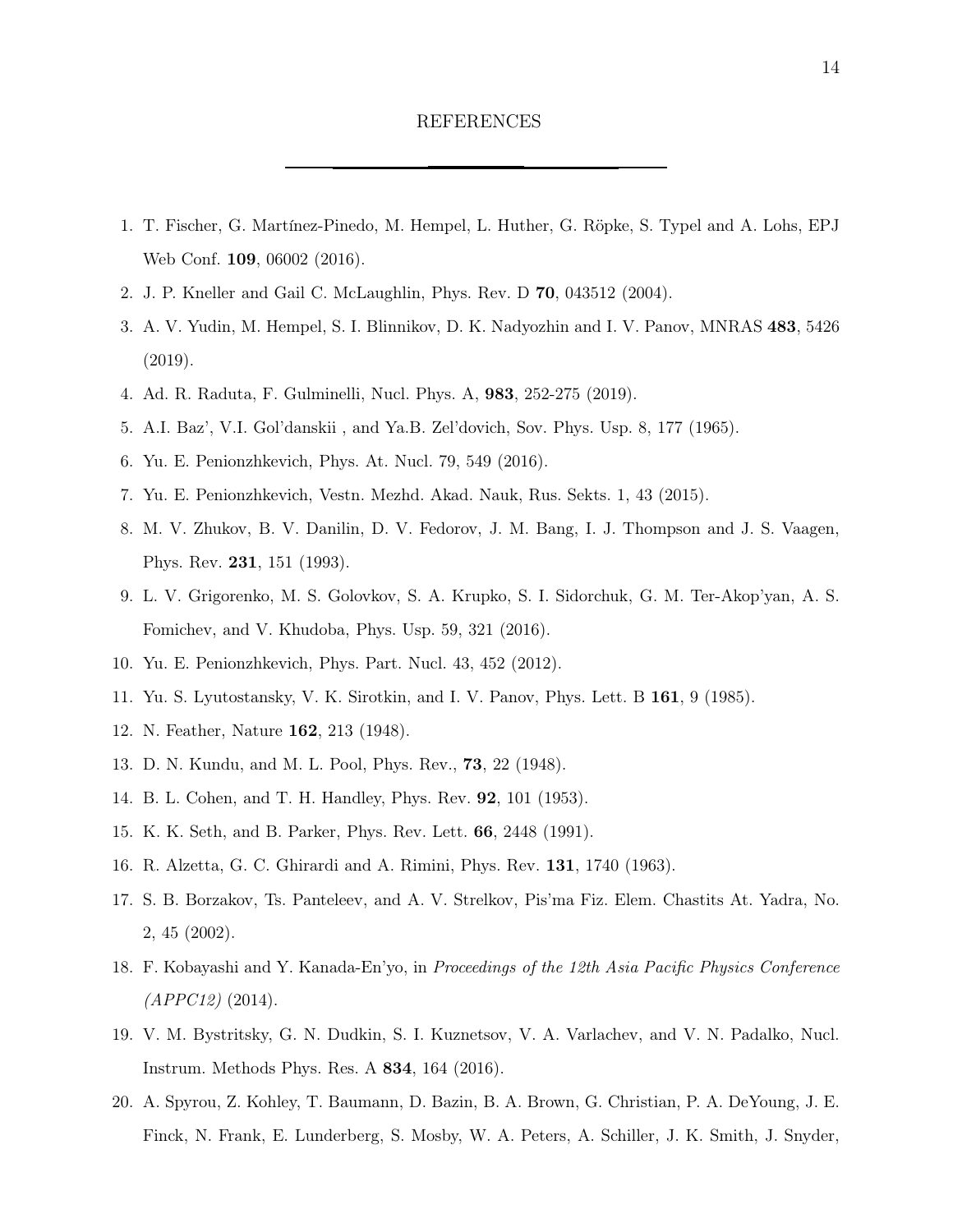M. J. Strongman, et al., Phys. Rev. Lett. 108, 102501 (2012).

- 21. K.-H. Sun, F. A. Pecjak and A. J. Allen, Phys. Rev. 85, 5, 942 (1952).
- 22. C. A. Bertulani and V. Zelevinsky, Nature 532, 448 (2016).
- 23. R. Ya. Kezerashvili, arXiv: 1608.00169; APS April Meeting, J2.005 (2017).
- 24. K. A. Gridnev, V. N. Tarasov, D. K. Gridnev, W. Greiner, and H. Vinas, JETP Lett. 102, 321 (2015).
- 25. P. Maris, J. P. Vary, S. Gandolfi, J. Carlson and S. C. Pieper, Phys. Rev. C 87, 054318 (2013).
- 26. V. A. Ageev, I. N. Vishnevskii, V. I. Gavrilyuk, V. A. Zheltonozhskii, A. P. Lashko, and N. V. Stril'chuk, Ukr. J. Phys. 31, 1771 (1986).
- 27. F. M. Marquées et al., Phys. Rev. C 65, 044006 (2002).
- 28. A. M. Shirokov, G. Papadimitriou, A. I. Mazur, I. A. Mazur, R. Roth and J. P. Vary, Phys. Rev. Lett. 117, 182502 (2016).
- 29. A. V. Belyakov, Lett. Progr. Phys. 13, 123 (2017).
- 30. K. Kisamori, S. Shimoura, H. Miya, S. Michimasa, S. Ota, M. Assie, H. Baba, T. Baba, D. Beaumel, M. Dozono, T. Fujii, N. Fukuda, S. Go, F. Hammache, E. Ideguchi, N. Inabe, et al., Phys. Rev. Lett. 116, 052501 (2016).
- 31. B. G. Novatsky, S. B. Sakuta, and D. N. Stepanov, JETP Lett. 98, 656 (2014).
- 32. E. Hiyama, R. Lazauskas, J. Carbonell and M. Kamimura, Phys. Rev. C 93, 044004 (2016).
- 33. D. K. Nadyozhin and A. V. Yudin, Astron. Lett. 30, 634 (2004).
- 34. S. I. Blinnikov, I. V. Panov, M. A. Rudzsky and K. Sumiyoshi, Astron. Astrophys. 535, A37 (2011).
- 35. C. A. Engelbrecht and J. R. Engelbrecht, Ann. Phys. (N.Y.) 207, 1 (1991)
- 36. A.V. Yudin, Cand. Sci. (Phys. Math.) Dissertation (Inst. Theor. Exp. Phys., Moscow, 2009).
- 37. M. Hempel and J. Schaffner-Bielich, Nucl. Phys. A 837, 210 (2010).
- 38. H.-Th. Janka, K. Langanke, A. Marek, G. Mart´ınez-Pinedo and B. M¨uller, Phys. Rep. 442, 38 (2007).
- 39. H.-Th. Janka, Ann. Rev. Nucl. Part. Sci. 62, 407 (2012).
- 40. J. A. Pons, S. Reddy, M. Prakash, J. M. Lattimer and J. A. Miralles, Astrophys. J. 513, 780 (1999).
- 41. G. Martínez-Pinedo, T. Fischer, A. Lohs and L. Huther, Phys. Rev. Lett. **109**, 251104 (2012).
- 42. T. Fischer, S. C. Whitehouse, A. Mezzacappa, F.-K. Thielemann and M. Liebendörfer, Astron.